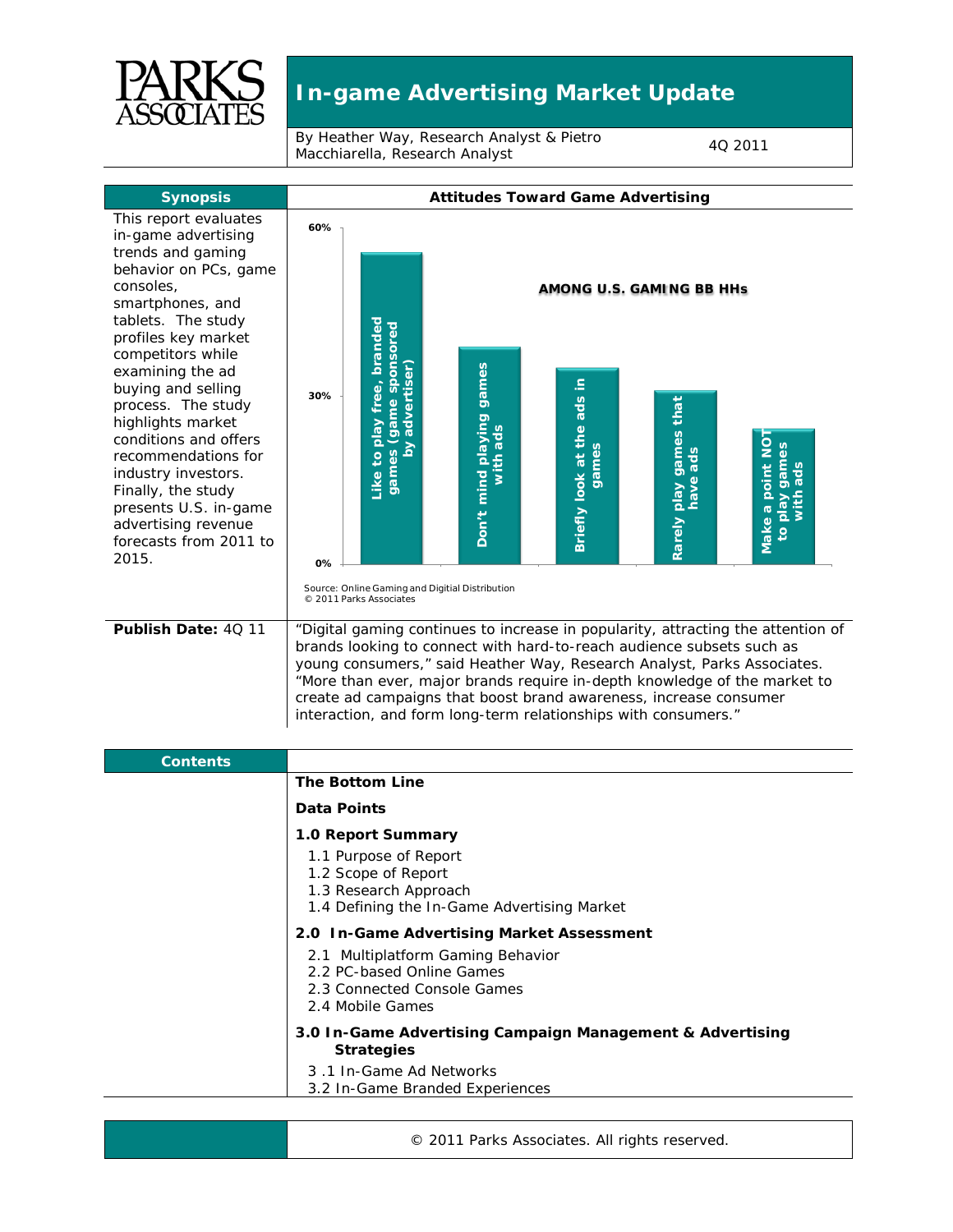

## **In-game Advertising Market Update**

By Heather Way, Research Analyst & Pietro By Heather way, Research Analyst & Pietro<br>Macchiarella, Research Analyst

| 3.3 In-Game Advertising Pricing & Business Models                       |
|-------------------------------------------------------------------------|
| 3.4 In-Game Audience Measurement Services                               |
| 4.0 In-Game Advertising Revenue Forecasts - U.S. 2011 - 2015            |
| 4.1 Forecast Methodology                                                |
| 4.2 Forecast Assumptions                                                |
| 4.3 PC-Online, Console, and Mobile In-Game Advertising Forecasts – U.S. |
| 2011-2015                                                               |
| 5.0 Market Implications & Recommendations                               |
| <b>Resource Book</b>                                                    |
| <b>Appendix A Glossary of Terms</b>                                     |
| Appendix B Company Index                                                |
|                                                                         |

| <b>Figures</b> |                                                                       |
|----------------|-----------------------------------------------------------------------|
|                | Source of Data                                                        |
|                | In-Game Advertising Business Sectors                                  |
|                | In-Game Advertising Ecosystem                                         |
|                | Overview of Ad-Supported Gaming Categories                            |
|                | Preferred Gaming Device: Demographics                                 |
|                | Gaming Service Preference - TV and PC-based                           |
|                | Game Service Preference - TV and PC-based: Demographics               |
|                | Online Content Types Accessed on Computer: Demographics - TOP TEN     |
|                | Online Content & App Types Accessed on Connected Game Console:        |
|                | Demographics                                                          |
|                | Smartphone App Usage                                                  |
|                | <b>Tablet Device Application Activities</b>                           |
|                | Leading Online Game Companies                                         |
|                | Facebook Social Game App Leaderboard                                  |
|                | Social Network Activities on Computer - Top 10: Demographics          |
|                | Audience Composition of Active Connected Game Console Users           |
|                | Leading Mobile Game Companies                                         |
|                | <b>Mobile Social Network Activities</b>                               |
|                | Mobile Branded Game Players                                           |
|                | Company Spotlight: Wildtangent                                        |
|                | In-Game Ad Campaign Management & Ad Networks-Cross-Platform           |
|                | In-Game Ad Campaign Management & Ad Networks-Online-only              |
|                | In-Game Ad Campaign Management & Ad Networks-Mobile-only              |
|                | Company Spotlight: appssavvy                                          |
|                | In-Game Advertising Formats                                           |
|                | Attitudes Towards Game Advertising                                    |
|                | Game Advertising Engagement & Perception                              |
|                | In-Game Advertising Pricing Models                                    |
|                | In-Game Advertising Revenue Shares                                    |
|                | In-Game Audience Measurement Services                                 |
|                | In-Game Advertising Audience and Ad Metrics                           |
|                | PC-Online In-Game Advertising Revenue Forecast Methodology            |
|                | Console In-Game Advertising Revenue Forecast Methodology              |
|                | Mobile In-Game Advertising Revenues Forecast Methodology              |
|                | U.S. In-Game Advertising Revenues: PC-Online, Mobile, & Console 2011- |
|                | 2015                                                                  |